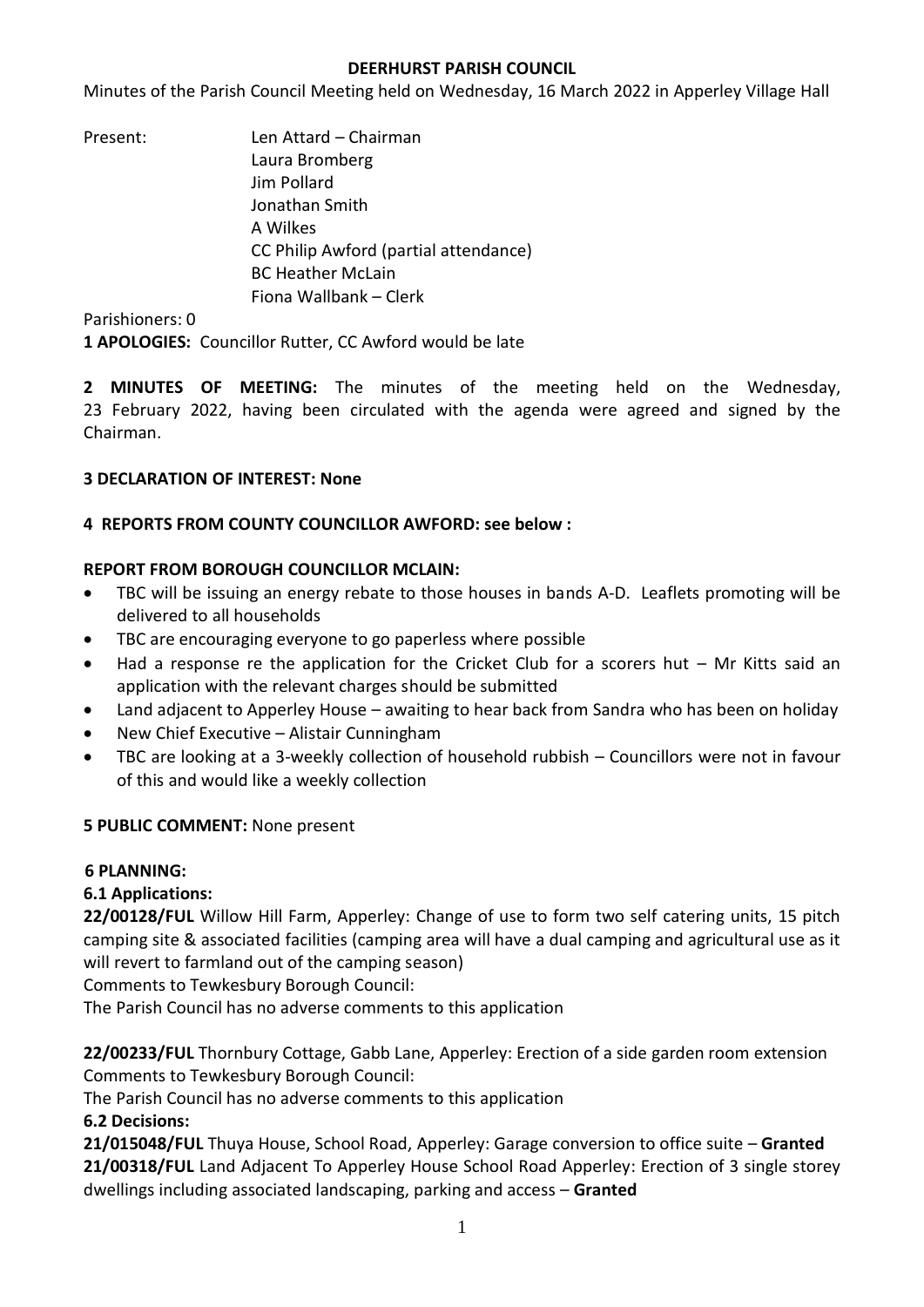**21/01443/FUL & LBC** Old Farmhouse, Lower Apperley: Installation of solar panels and a double EV charging point. Removal of existing hard standing and swimming pool and replacement of an existing pedestrian gate - **Granted**

## **6.3 Appeals: None**

**Appeal Decisions: 21/00618/FUL** Dippers Cottage, Gabb Lane, Apperley: Installation of a balcony, window and rooflight to main dwelling house. Erection of an outbuilding to be used as an officeplay room - **Allowed**

**6.4 Neighbourhood Plan (NP):** Councillor Bromberg said it was nearing the year end and the unspent NDP grant had to be returned. She had an expense to send through the Clerk.

#### **7 FINANCIAL MATTERS:**

### **7.1 Accounts for payment and receipts:**

|                | Item                                             | <b>Expenditure</b> | <b>Income</b> | <b>Comment</b> |
|----------------|--------------------------------------------------|--------------------|---------------|----------------|
| $\mathbf{1}$   | Clerk's salary - March                           | 380.99             |               | Paid           |
|                | Back pay Sept '20-Feb '22 inc                    | 281.59             |               |                |
|                | Less Tax                                         | 75.00              |               |                |
|                |                                                  | 587.58             |               |                |
| $\overline{2}$ | <b>Inland Revenue</b>                            | 75.00              |               | Paid           |
| 3              | AVH - Meeting 23.2.22                            | 15.00              |               | Paid           |
| 4              | Community Heartbeat: Annual Support for          | 135.00             |               | Paid           |
|                | Defib Year 2                                     | VAT 27.00          |               |                |
|                |                                                  |                    |               |                |
| 5              | Deerhurst PCC: Contribution towards Parish       | 300.00             |               | Paid           |
|                | Magazine and Churchyard mowing                   |                    |               |                |
| 6              | <b>GRP Electrical Ltd:</b>                       |                    |               |                |
|                | Carrying out electrical work at the Village Hall | 775.00             |               | Paid           |
|                |                                                  | VAT 155.00         |               |                |
|                |                                                  | 930.00             |               |                |
| 7              | GCC Verge cutting grant                          |                    | 1279.80       |                |
|                | Total                                            | £2038.53           | £1279.80      |                |

**7.2 Financial Statement:** Circulated with the agenda - the Chairman signed this.

*CC Awford entered*

## **8 MATTERS ARISING**

**8.1 Apperley Village Hall:** Nothing to report

**Allotment:** Nothing to report.

**Play area:** Nothing to report

**Playing Field:** The Chairman said the parishioner was happy with the proposed cost of £50

**8.2 Highways:** Councillor Pollard reported:

**Fir tree Orchard End** had been pollarded by Glos Highways

**Potholes – Sawpit Lane:** No progress has been made however Glos Highways have agreed to investigate

**Spoil on Gabb Lane which has been due to landscaping works** – This had been reported to Glos Highways

**Overgrown Hedges onto Public Highway:** Councillor Wilkes reported that the vegetation had been removed

**Road Opening following flooding:** There was a complete mismanagement of re-opening the B4213 following the floods due to staff holidays – hopefully the protocol will be revised.

**8.3 Public Rights of Way:** Footpath diversion for ADE90 has been granted.

**8.4 Speed Signs/ANPR:** Councillor Pollard said he had spoken to Westcotec about the costs involved of purchasing an ANPR which is around £5,000 and has spoken to Western Power about